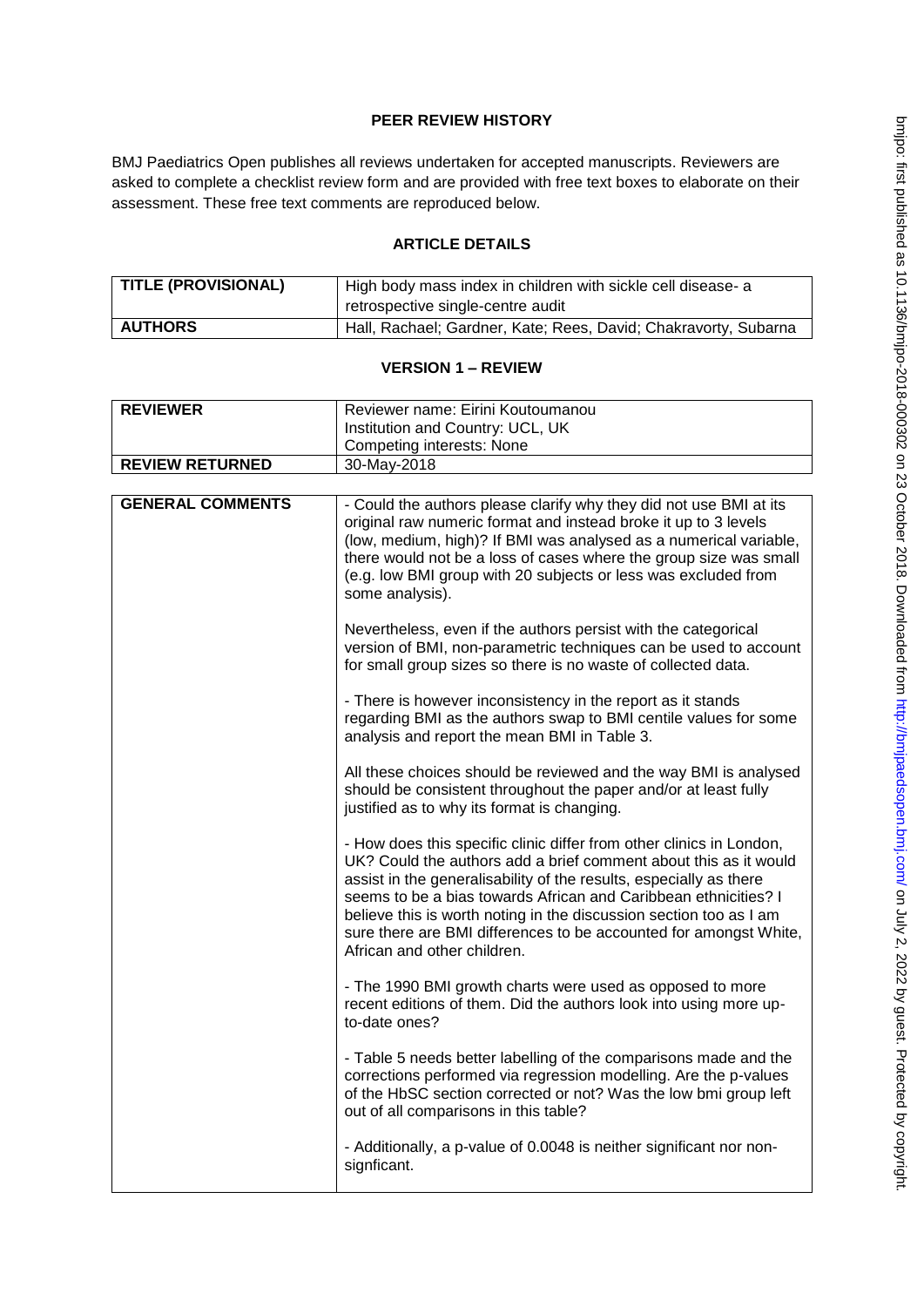| It's an indecisive result that can only lead to an affirmation that<br>further research is needed in the field with possibly larger sample<br>size to be able to get a more definitive answer to this question. All<br>subsequent statements regarding this p-value should be edited to<br>*not* say that it's a significant result.<br>- I do not think the following statement is supported by the results<br>on table 3 or any other results shown in this report "This supports"<br>the data suggesting HC can decrease the resting energy<br>expenditure by 8%, by decreasing the severity of anaemia and<br>increasing red cell survival, making more energy available for<br>normal growth (13) (21) (22)." Please amend accordingly.<br>Minor:<br>Please explain all acronyms in the abstract and in the Data<br>Collection section, $HSD\beta$ , etc.<br>In the Statistical Analysis section, please add 'linear' next to<br>multiple regression; there is no better place to be specific about<br>the type of regression than this section.<br>At the beginning of the "BMI, clinical and laboratory data" section,<br>please refer to table 4 first followed by table 5 in the 2nd<br>paragraph. |  |
|-------------------------------------------------------------------------------------------------------------------------------------------------------------------------------------------------------------------------------------------------------------------------------------------------------------------------------------------------------------------------------------------------------------------------------------------------------------------------------------------------------------------------------------------------------------------------------------------------------------------------------------------------------------------------------------------------------------------------------------------------------------------------------------------------------------------------------------------------------------------------------------------------------------------------------------------------------------------------------------------------------------------------------------------------------------------------------------------------------------------------------------------------------------------------------------------------------------|--|
|                                                                                                                                                                                                                                                                                                                                                                                                                                                                                                                                                                                                                                                                                                                                                                                                                                                                                                                                                                                                                                                                                                                                                                                                             |  |
|                                                                                                                                                                                                                                                                                                                                                                                                                                                                                                                                                                                                                                                                                                                                                                                                                                                                                                                                                                                                                                                                                                                                                                                                             |  |
|                                                                                                                                                                                                                                                                                                                                                                                                                                                                                                                                                                                                                                                                                                                                                                                                                                                                                                                                                                                                                                                                                                                                                                                                             |  |

| <b>REVIEWER</b>        | Reviewer name: Helen Sammons<br>Institution and Country: North Devon District Hospital and<br>University of Nottingham<br>Competing interests: Nil |
|------------------------|----------------------------------------------------------------------------------------------------------------------------------------------------|
| <b>REVIEW RETURNED</b> | 06-Jul-2018                                                                                                                                        |

| <b>GENERAL COMMENTS</b> | This is an interesting local retrospective case series from an<br>individual centre, from a local audit. It has reasonable number<br>>300 children.                                                                                                                                                                                                                                                                         |
|-------------------------|-----------------------------------------------------------------------------------------------------------------------------------------------------------------------------------------------------------------------------------------------------------------------------------------------------------------------------------------------------------------------------------------------------------------------------|
|                         | It is well written and flows. The methodology is sound.<br>It finds that children with a higher BMI in SS disease have a higher<br>Hb on average. Also the link between BMI and HC use. BMI is not<br>however related to disease severity.<br>I think these are important findings from this single centre and will<br>help generate future hypothesises for exploration. The tables are<br>clear and support the findings. |

## **VERSION 1 – AUTHOR RESPONSE**

We outline our changes to the manuscript as per your suggestions below:

As recommended by Dr Koutoumanou:

1. Could the authors please clarify why they did not use BMI at its original raw numeric format and instead broke it up to 3 levels (low, medium, high)?

Answer: Due to age dependency of weight and height in children, BMI has not been conventionally used for estimation of fatness in children, and age-dependent BMI centiles are used instead. The BMI centiles are classified into normal (BMI between 5th and 85th Centile), high (>85th Centile) and low (<5th Centile), based on well-established clinical criteria (Cole TJ Growth monitoring with the British 1990 growth reference. Arch Dis Child 1997;76:47–9). This has been clarified in the 'Methods' section of the manuscript under the sub-heading 'Clinical and laboratory data'.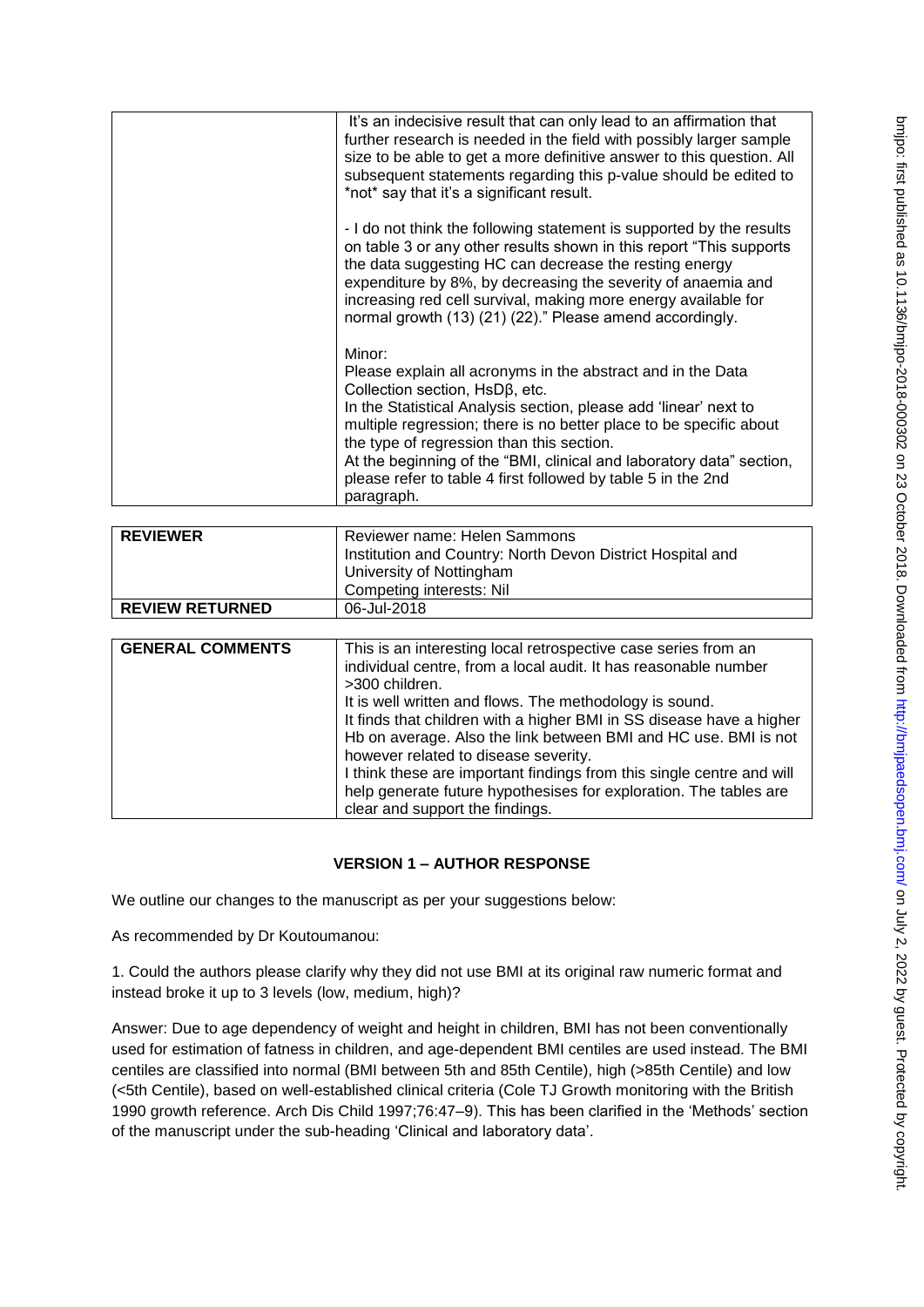2. If BMI was analysed as a numerical variable, there would not be a loss of cases where the group size was small (e.g. low BMI group with 20 subjects or less was excluded from some analysis).

Nevertheless, even if the authors persist with the categorical version of BMI, non-parametric techniques can be used to account for small group sizes so there is no waste of collected data.

Answer: We agree with this comment on principle and agree that continuous data may have been more helpful for borderline cases, for example BMI on the 84th centile. However, data were collected and analysed with the primary aim of investigating the role of obesity in disease severity and as such well defined criterion of obesity was used.

3. There is however inconsistency in the report as it stands regarding BMI as the authors swap to BMI centile values for some analysis and report the mean BMI in Table 3. All these choices should be reviewed and the way BMI is analysed should be consistent throughout the paper and/or at least fully justified as to why its format is changing.

Answer : All BMI data apart from the mean BMI of patients on hydroxycarbamide is based on BMI centiles and not raw BMI value. We acknowledge the importance of using BMI centiles for paediatric populations and have removed the raw BMI calculations from the paper.

4 How does this specific clinic differ from other clinics in London, UK? Could the authors add a brief comment about this as it would assist in the generalisability of the results, especially as there seems to be a bias towards African and Caribbean ethnicities? I believe this is worth noting in the discussion section too as I am sure there are BMI differences to be accounted for amongst White, African and other children.

Answer: In our discussion chapter we have highlighted that our data reflects an urban London population only and may not extend to rural populations in the UK. However, sickle cell disease in the UK is predominantly prevalent in people of Afro-Caribbean ethnicity and therefore data pertaining to these ethnicities are applicable to a UK sickle cell population. We have further highlighted that in the 'Discussion' section of the manuscript.

5. The 1990 BMI growth charts were used as opposed to more recent editions of them. Did the authors look into using more up-to-date ones?

Answer: BMI centiles in this study were based on the 1990 growth reference charts, as this is the recommended reference source currently. We have clarified that in the 'Methods' section under 'Clinical and laboratory data' .

6. Table 5 needs better labelling of the comparisons made and the corrections performed via regression modelling. Are the p-values of the HbSC section corrected or not? Was the low bmi group left out of all comparisons in this table

Answer: We documented at the bottom of Table 5 that the comparisons were made using a t test and not by corrections using regression modelling. Regression modelling was not done for the HbSC section. Comparison was made between normal and high BMI only- low BMI was not used in the analysis. This is documented at the end of Table 5.

6. Additionally, a p-value of 0.048 is neither significant nor non-signficant. It's an indecisive result that can only lead to an affirmation that further research is needed in the field with possibly larger sample size to be able to get a more definitive answer to this question. All subsequent statements regarding this p-value should be edited to \*not\* say that it's a significant result.

Answer: We completely agree and have modified the manuscript to reflect that in the 'Results' section under the paragraph 'BMI, clinical and laboratory data' and in the 'Discussion' section .